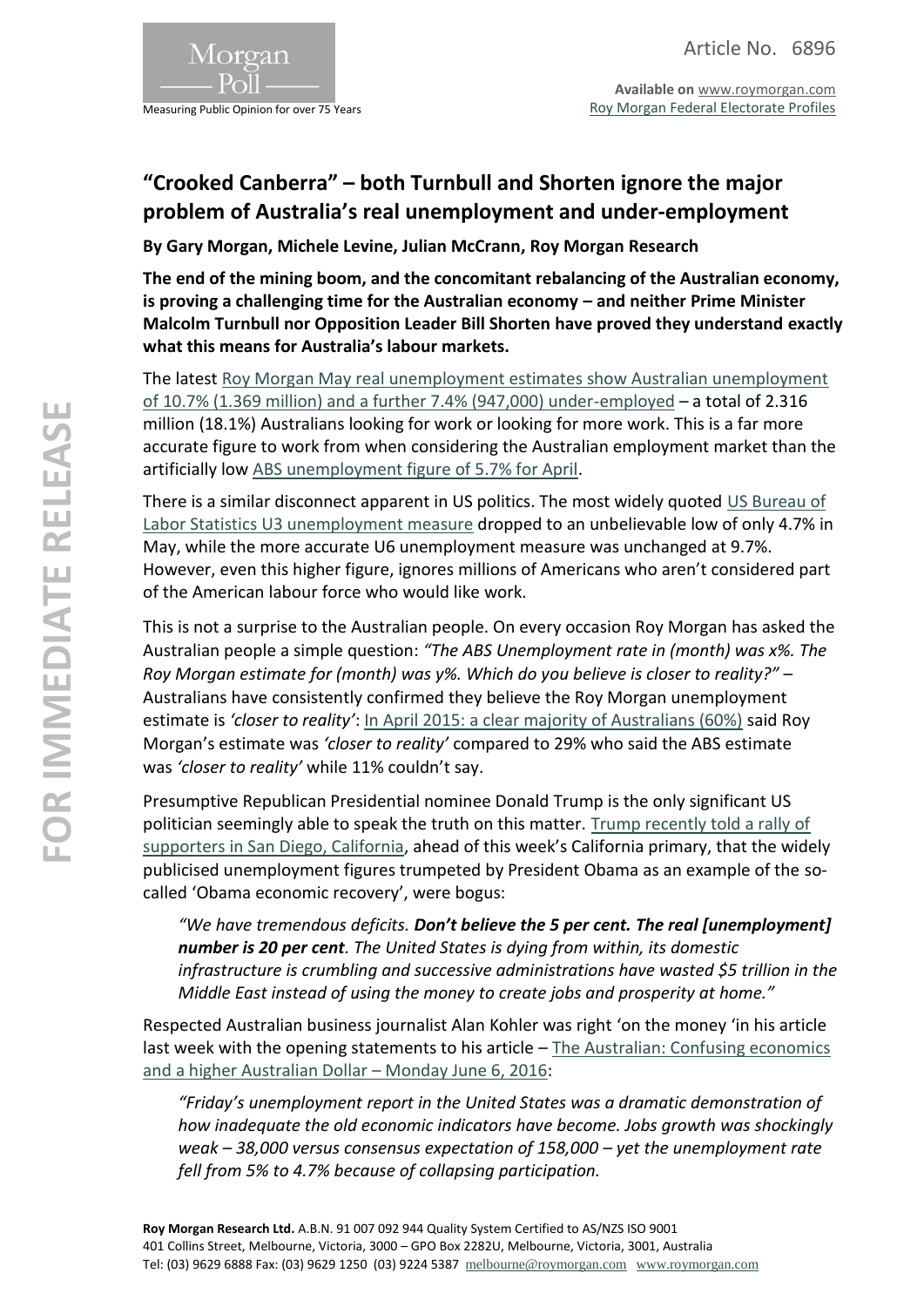*"What's going on?"*

*"The truth is that the labour market is slacker than the unemployment rate suggests. Under-employment is 9%, and people are dropping out of the labour market who would take a job if they could get one; in other words, the real unemployment rate is far higher than the official one.*

*"The same is happening in Australia."*

The Roy Morgan Australian real unemployment figures show Kohler is right – and yet, both major party leaders aspiring to be Prime Minister after next month's Federal election continue to ignore this reality (**the latest Morgan Poll shows** [next month's Federal Election](http://www.roymorgan.com/findings/6831-morgan-poll-federal-voting-intention-may-30-2016-201605300615)  is 'too close to call'; **[the ALP 51% has a narrow lead over the L-NP 49%](http://www.roymorgan.com/findings/6831-morgan-poll-federal-voting-intention-may-30-2016-201605300615)** on a two-party [preferred basis\)](http://www.roymorgan.com/findings/6831-morgan-poll-federal-voting-intention-may-30-2016-201605300615).

CNBC last week [published the results of another important poll](http://www.cnbc.com/2016/06/08/us-unemployed-have-quit-looking-for-jobs-at-a-frightening-level-survey.html) – the Harris/Express Poll which shows that the majority of Americans (59%) who have been out of work for two years or more have stopped looking for work and a huge minority of all job-seekers (43%) have stopped looking for work.

The official estimates exclude those who aren't looking for work from the official employment estimates which lead to the large, and growing, understatement of US unemployment – the same issue that faces the ABS unemployment estimates.

As the CNBC article points out:

*"The number of people of all ages whom the Government considers 'not in the labor force' swelled by 664,000 [in May] to a record 94.7 million Americans, according to Labor Department data."*

Instead of dealing with this issue seriously – the biggest issue Australia faces following the end of the mining boom – **Opposition Leader Bill Shorten 'appears' more interested in protecting his union colleagues and the potentially illegal enterprise agreements struck between unions and large businesses to pay workers below award rates.**

[A special snap SMS Morgan Poll](http://www.roymorgan.com/findings/6838-australian-national-crimes-authority-june-2016-201606030526) **last week** showed a clear majority of Australians (77%) say the Federal Government should establish a National Crimes Authority to investigate unions and large employers paying workers below award rates. Clear majorities of L-NP voters (85%), ALP voters (69%), Greens voters (71%) and supporters of Independents/Others (85%) all agree the National Crimes Authority should be established.

The special snap SMS Morgan Poll followed the ruling by the Fair Work Commission on Wednesday June 1, 2016 overturning Coles' enterprise agreement to pay its workers below award rates. Several other large employers have struck these 'cosy', and illegal, deals with the large unions and these deals are driving small businesses 'to the wall'.

**Corrupt dealings between unions and large employers need to be 'openly' tackled by both Turnbull and Shorten showing leadership to change Australia's most significant problem of Australia's flawed industrial relations system and the resulting massive 'cash economy'** – **both completely ignored by the August 2015 Productivity Commission Draft Report** into Australia's Workplace Relations Framework – which only once mentioned the 'cash economy'!